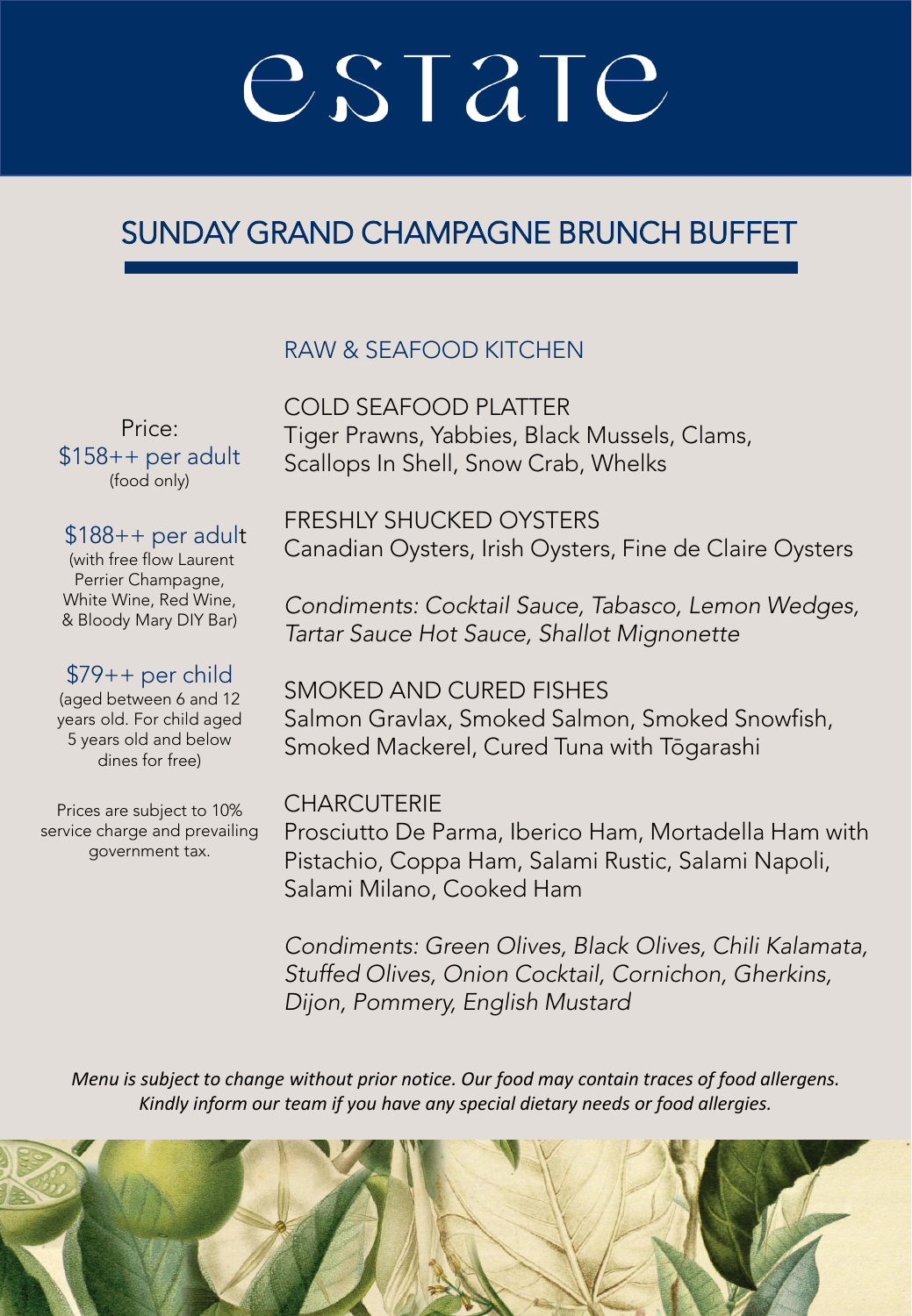### ALLÉOSSE CHEESE TROLLEY (32 TYPES)

*Condiments: Quince Jelly, Mixed Fruit Chutney, Dried Apricot, Apple, Cranberry, Figs, Mango, Prune, Kiwi, Pineapple, Raisins, Almond, Walnut, Pistachio, Macadamia, Hazelnut* 

**HONEY** 

Honeycomb, Macadamia, Thyme, Royal Jelly, Rosemary, Forest, Orange Blossom, Eucalyptus, Mountain

**BREADS** 

French Baguette, Signature Sour Dough, Laminated Brioche, Multi Grain, Cheese Loaf, Ciabatta, Garlic Bread, Focaccia, Garlic Bun, Rye Bread

> *Condiments: Olive Oil, Tapenade, Sun-dried Tomato Dip, Pesto, Unsalted and Salted Butter*

> > **TERRINES**

Pâté en Croûte, Foie Gras Terrine, Scallop Terrine, Duck Rillettes

**APPETIZERS** Classic Caesar Salad Tuna Niçoise Salad Buffalo Mozzarella with Heirloom Tomatoes Angel Hair Pasta with Crab Meat Classic Bean Salad, Cherry Tomatoes, Feta Cheese, Chives Cuttlefish Salad with Roasted Vegetables and Balsamic Quinoa with Avocado, Pomegranate, Green Lettuce

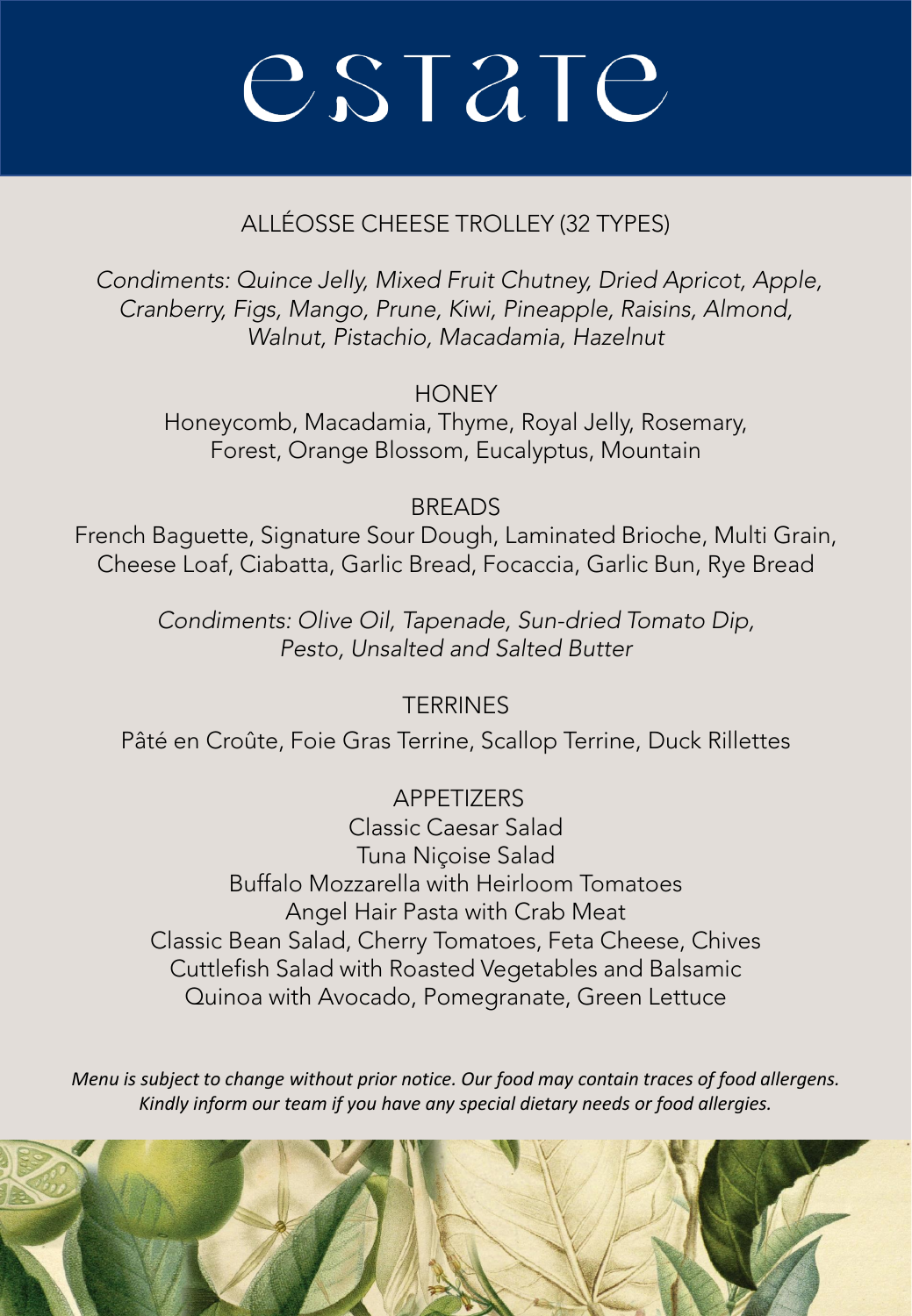SASHIMI Salmon, Tuna, Hamachi

NIGIRI SUSHI Unagi, Salmon, Tuna, Amaebi, Tamago

MAKI ROLL California Maki, Soft Shell Crab, Salmon and Avocado, Cucumber Maki

*Condiments: Shoyu, Wasabi, Pink Ginger* 

SALAD BAR

**LETTUCES** 

Arugula, Mesclun, Radicchio, Endive, Yellow Frisée, Butter Lettuce Baby Spinach, Mizuna Local Spinach, Water Cress, Red Spinach Iceberg Lettuce, White Cabbage, Red Cabbage, Baby Romaine

PROTEINS

Chicken Breast, Ground Roasted Beef, Roasted Turkey Baked Fish, Hard Boiled Eggs, Cottage Cheese

BEANS & SEEDS Corn, Kidney Beans, Black Beans, White Beans, Chickpeas Quinoa, Lentils, Mung Beans, Black-Eyed Peas, Bulgur

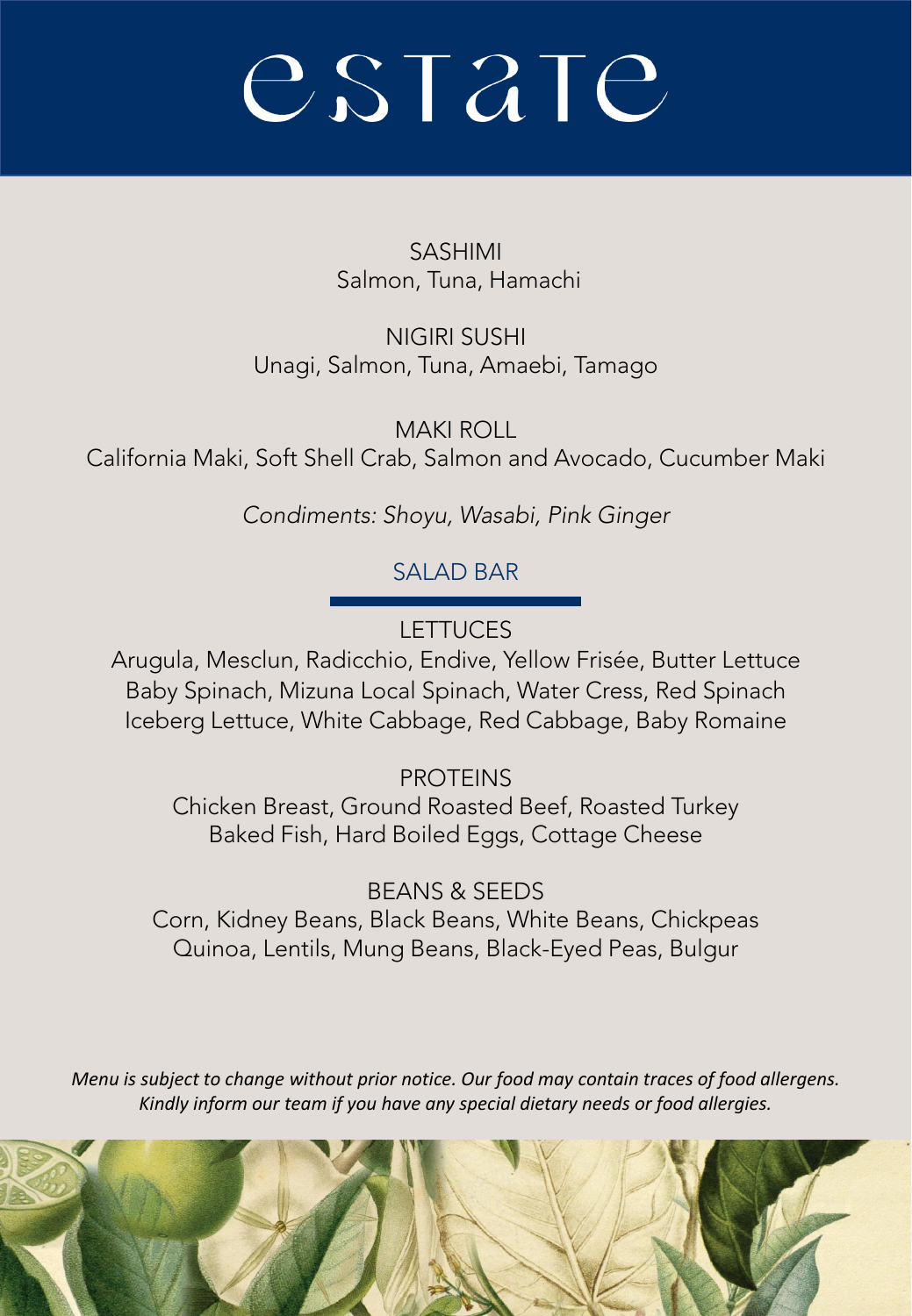#### ANTIPASTO

Artichokes, Sun-Dried Tomatoes, Asparagus, Olives, Caper Berries, Peppers, Marinated Eggplant, Zucchini, Semi-Dried Tomatoes

*Condiments: Avocado, Cherry Tomatoes, Yellow Tomatoes, Cucumber, Carrot, Red Radish, Asparagus, Snow Peas, Alfalfa Sprouts, Snow Sprouts Beetroot, Caper Berries, Capers, Kimchi, Wakame, Croutons, Bacon*

*Dressings: Balsamic Dressing, Thousand Island Dressing, Raspberry Vinaigrette, Three Mustard Dressing, Caesar Dressing, Parmigiana-Reggiano, Ginger Soya Dressing, Miso Dressing, Sesame Dressing*

### SOUPS

Double-Boiled Black Chicken Soup with Coconut Bouillabaisse Classic Minestrone

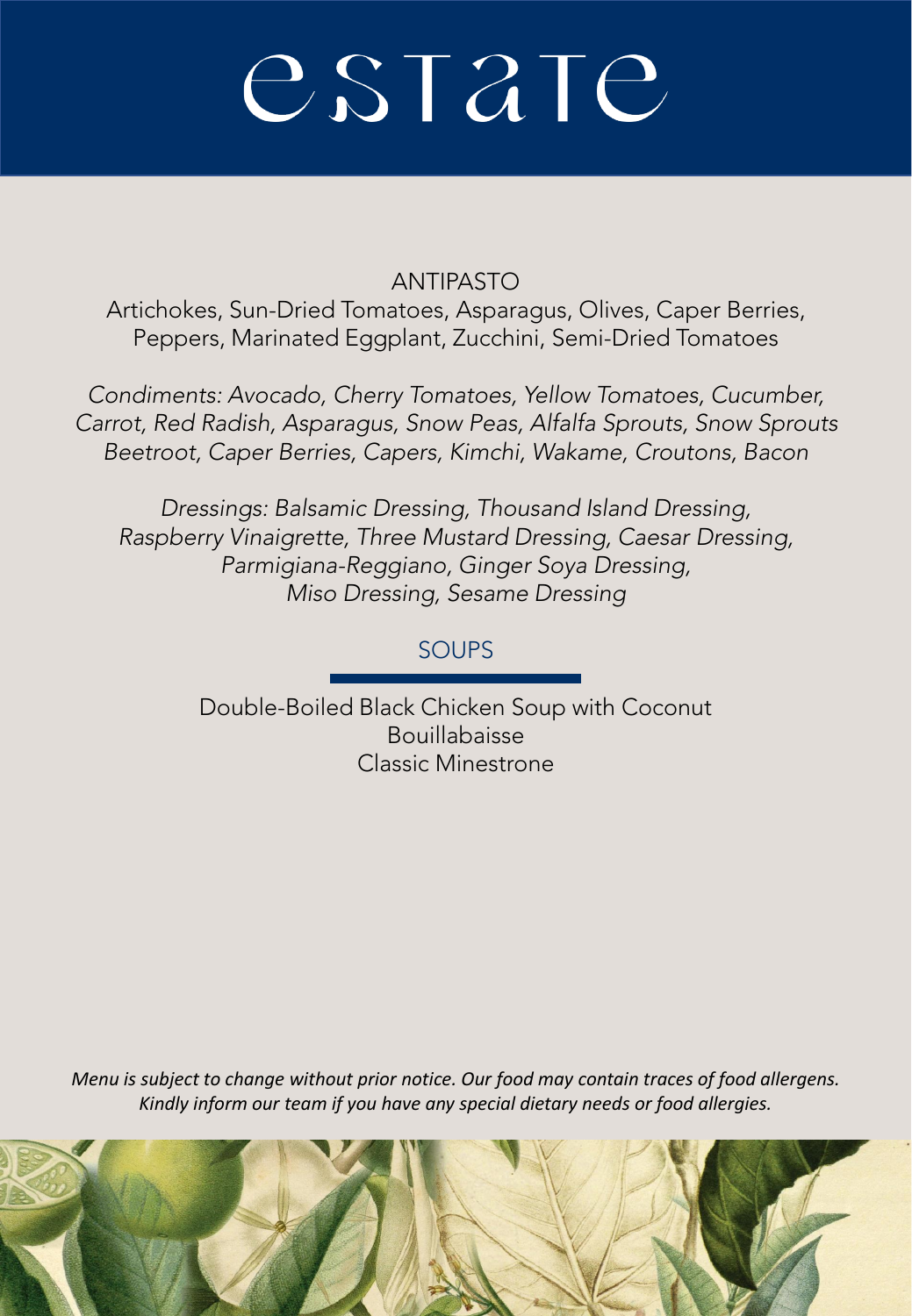SUNDAY BRUNCH SPECIALS

HOMEMADE BLACK TRUFFLE PASTA Cage-free 65°C Egg, Parmigiana-Reggiano

FOIE GRAS Pan-fried Foie Gras, Apple and Passion Fruit Compote Natural Duck Jus

> MAINE LOBSTER THERMIDOR Brandy Cream Sauce, Parsley

WHOLE WAGYU PRIME RIB Yorkshire Pudding, Bordelaise Sauce, Mustard

> CLASSIC BEEF WELLINGTON Black Truffle Sauce

WHOLE STUFFED SUCKLING PIG

WHOLE ROCK SALT BAKED SALMON Citrus Beurre Blanc

VEGETABLES Brussels Sprouts, Baby Carrots, Green Peas, Fine Beans, Roasted Kipfler Potatoes

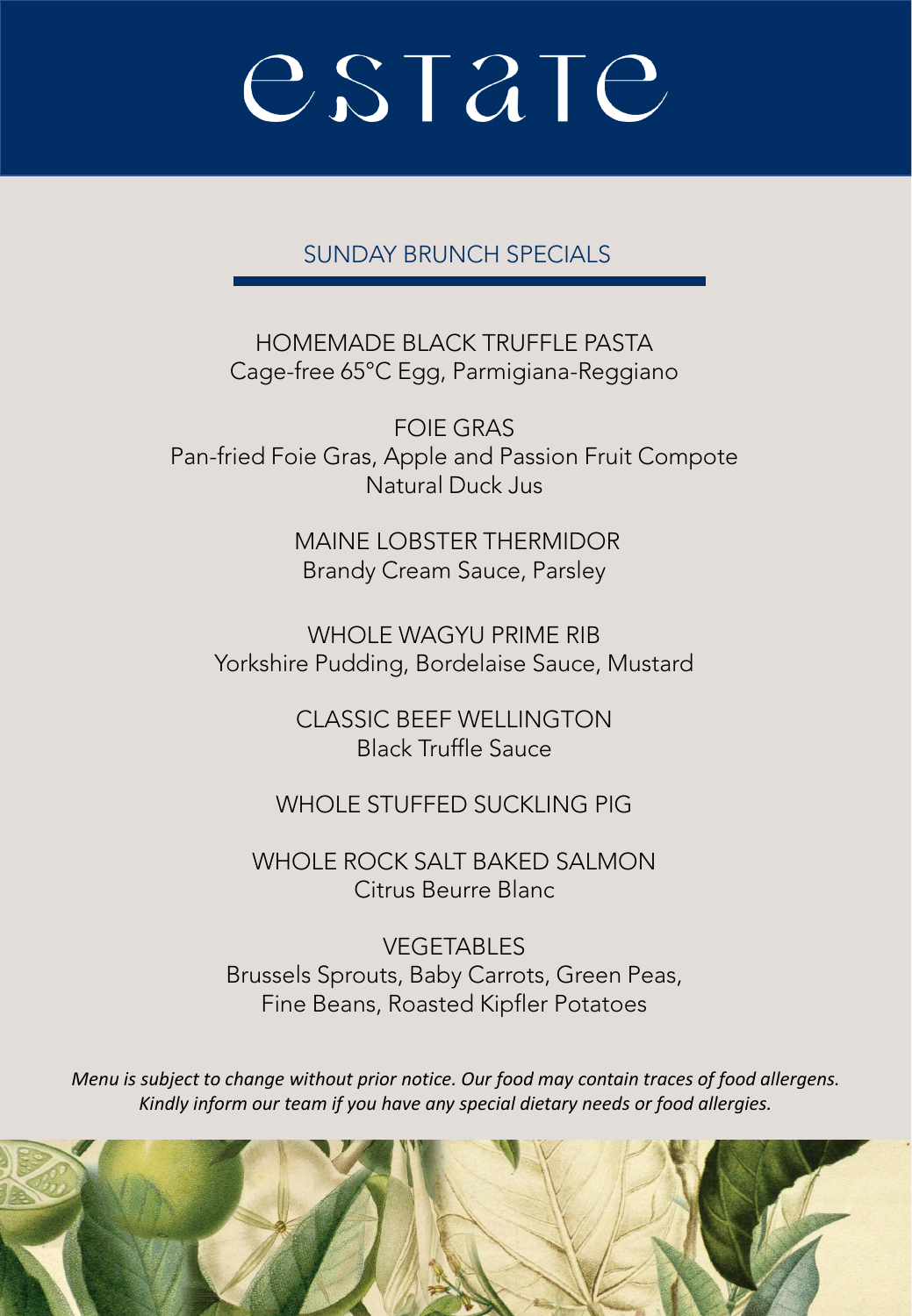#### WOK, FRY & PREMIUM BARBECUE KITCHEN

ESTATE BLACK TRUFFLE ROASTED DUCK Cabbage, Fried Tofu, Homemade Sweet Turnip Pickle Coriander Cress, Truffle Plum Sauce, Ginger Honey Soya

SINGAPORE-STYLE POPIAH WITH SOFT SHELL CRAB Chinese Lettuce, Black Sweet Soya Sauce, Braised Turnip, Chili Dip, Boiled Egg

CHINESE CUISINE Stir-Fried Mala Yabbies Pressure Cooker Oyster with Chinese Wine Hong Kong-Style 'Bi Feng Tang' Mud Crab Braised Pork Knuckles with Sea Cucumber Wok Fried Australian Beef With Jasmine Tea Sichuan-Style Boiled Mandarin Fish Fillets Wok-fried Hong Kong-Style Green Vegetables Broccoli with Braised Mushrooms 'Kung Pao' Chicken with Lychee Cereal Prawns with Curry leaves

> MALAY CUISINE Ayam Masak Merah Beef Rendang Ikan Masak Asam Pedas Udang Galah Masak Chili Api Jasmine Rice

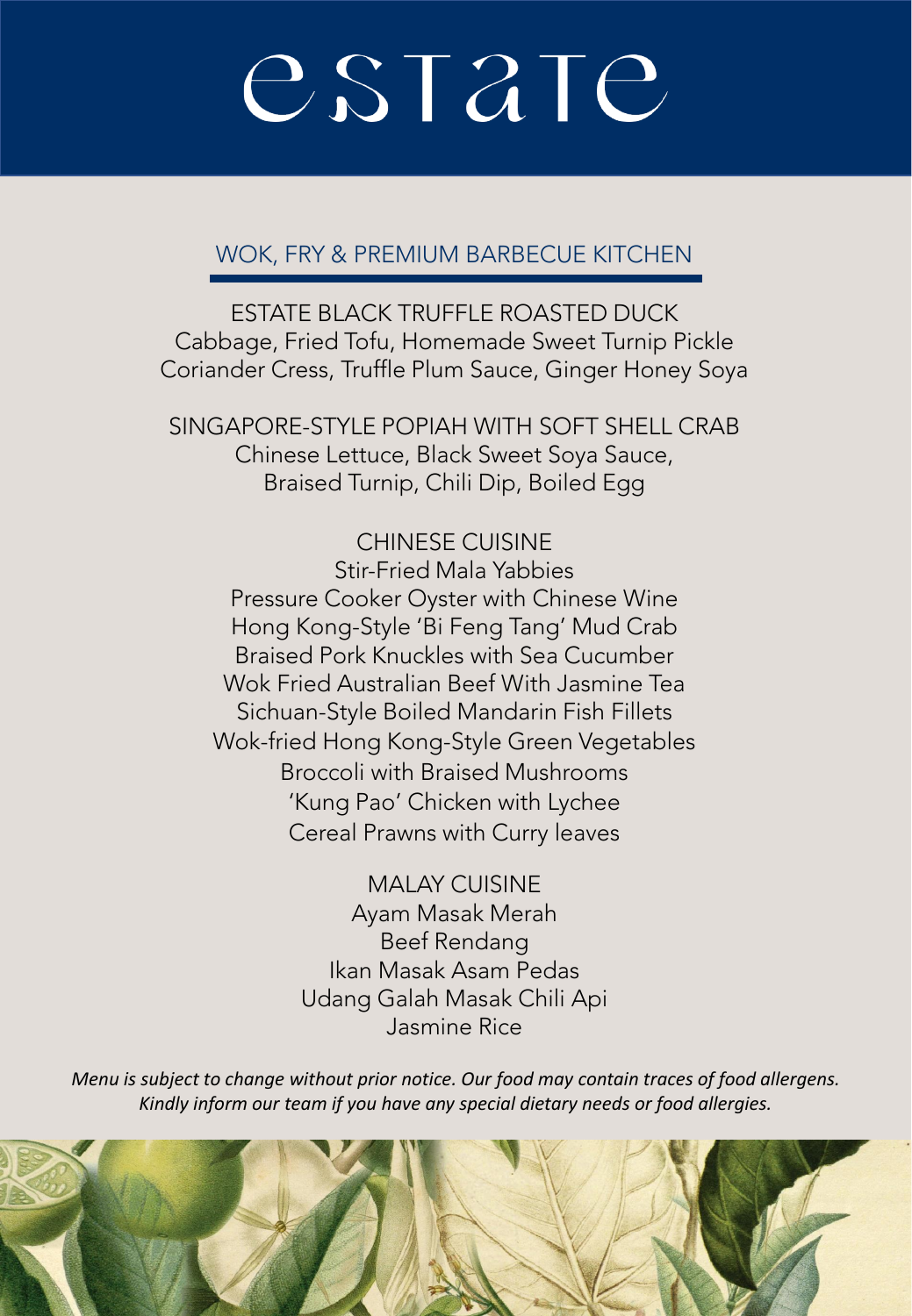INDIAN CUISINE Hyderabadi Chicken Dum Biryani Kerala-Style Prawns With Coconut Curry Lamb Vindaloo Chicken Masala Lady Fingers With Mustard

LOCAL DELIGHTS Nasi Goreng Kampung with Silver Fish and Homemade Chili Singapore XO Hokkien Mee Carrot Cake with Chinese Sausage Steamed Sticky Glutinous Rice with Chinese Sausage

SPECIALTY NOODLES White Bee Hoon, Flower Clams, Ginger, Aged Wine, Wolfberries, Spring Onions, Coriander

### DIM SUM

Chicken 'Char Siew' Pau, Laksa Chicken Pau, Liu Sau (Custard) Pau, Chicken 'Siew Mai', Seafood Gyoza, 'Har Gow'

*Condiments: Spicy Hot Bean Sauce, Chili Sauce, Black Vinegar*